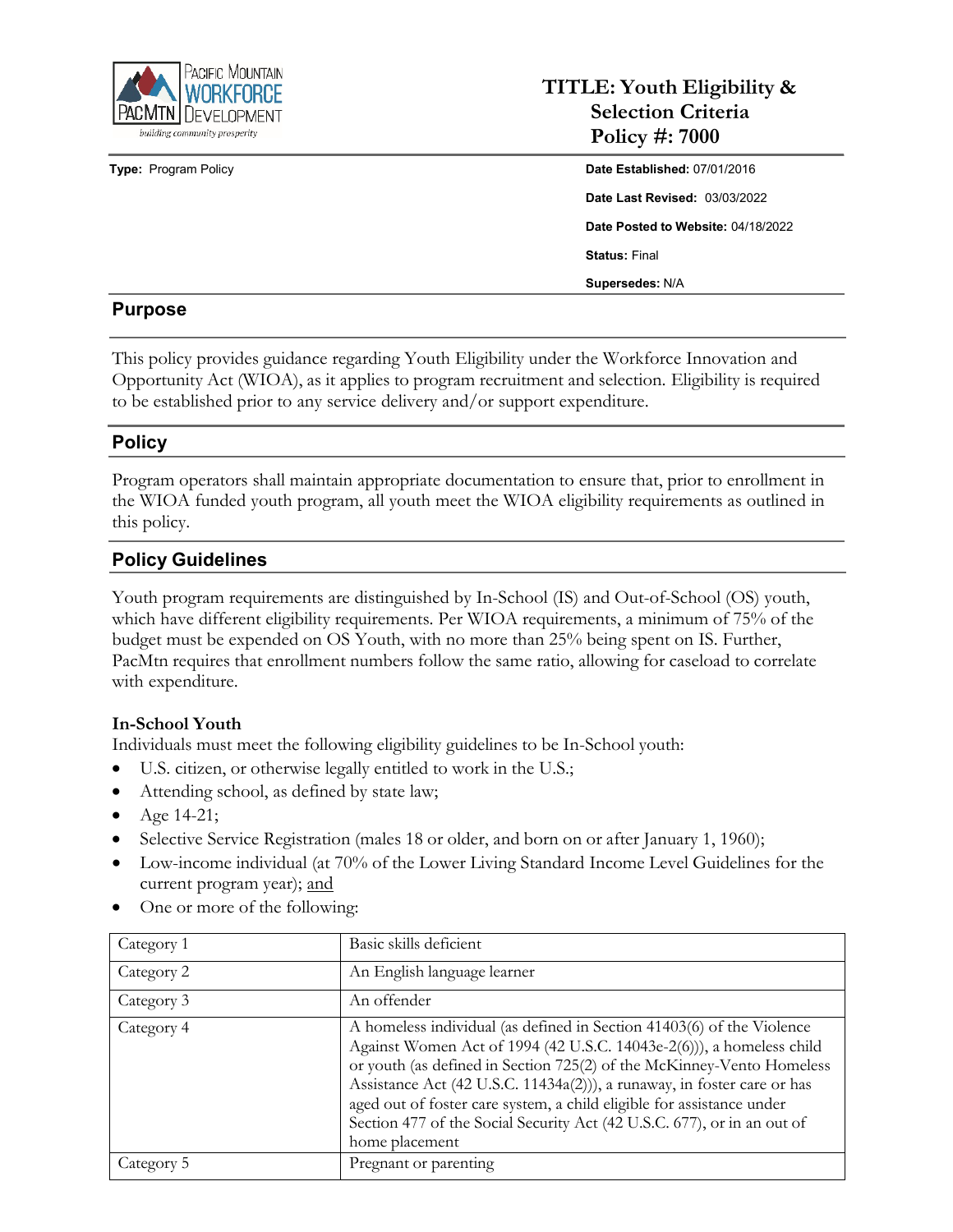| Category 6 | A youth who is an individual with a disability                                                                                       |
|------------|--------------------------------------------------------------------------------------------------------------------------------------|
| Category 7 | An individual who requires additional assistance to complete an<br>educational program, or to secure or hold employment <sup>1</sup> |

1 Per proposed 20 CFR 681.300, PacMtn has established a local policy to define criteria for "requires additional assistance" and documentation requirements.

### **Out-of-School Youth**

Individuals must meet the following eligibility guidelines to be Out-of-School youth:

- U.S. citizen, or otherwise legally entitled to work in the U.S.;
- Not attending school, as defined by state law<sup>1</sup>;
- Age  $16-24$ ;
- Selective Service Registration (males 18 or older, and born on or after January 1, 1960); and
- One or more of the following:

| Category 1 | A school dropout <sup>2</sup>                                                                                                                                                                                                                                                                                                                                                                                                                                           |
|------------|-------------------------------------------------------------------------------------------------------------------------------------------------------------------------------------------------------------------------------------------------------------------------------------------------------------------------------------------------------------------------------------------------------------------------------------------------------------------------|
| Category 2 | A youth who is within the age of compulsory school attendance <sup>3</sup> , but has<br>not attended school for at least the most recent complete school year<br>calendar quarter                                                                                                                                                                                                                                                                                       |
| Category 3 | A recipient of a secondary school diploma or its recognized equivalent<br>who is a low-income individual and is basic skills deficient or an English<br>language learner                                                                                                                                                                                                                                                                                                |
| Category 4 | An individual who is subject to the juvenile or adult justice system                                                                                                                                                                                                                                                                                                                                                                                                    |
| Category 5 | A homeless individual (as defined in Section 41403(6) of the Violence<br>Against Women Act of 1994 (42 U.S.C. 14043e-2(6))), a homeless child<br>or youth (as defined in Section 725(2) of the McKinney-Vento Homeless<br>Assistance Act (42 U.S.C. 11434a(2))), a runaway, in foster care or has<br>aged out of foster care system, a child eligible for assistance under<br>Section 477 of the Social Security Act (42 U.S.C. 677), or in an out of<br>home placement |
| Category 6 | Pregnant or parenting                                                                                                                                                                                                                                                                                                                                                                                                                                                   |
| Category 7 | A youth who is an individual with a disability                                                                                                                                                                                                                                                                                                                                                                                                                          |
| Category 8 | A low-income (at 70% of the Lower Living Standard Income Level<br>Guidelines for the current program year) individual who requires<br>additional assistance to enter or complete an educational program, or to<br>secure or hold employment <sup>4</sup>                                                                                                                                                                                                                |

<sup>1</sup> According to State guidance, all dropout reengagement programs authorized under RCW 28A.175.100 qualify as out of school, for the purpose of WIOA program eligibility.

<sup>2</sup> Per WIOA, the term "School Dropout" means an individual who is no longer attending any school and who has not received a secondary school diploma or its recognized equivalent.

<sup>3</sup> In Washington State, the age of compulsory school attendance in Washington is eight (8) years of age to under 18 years of age.

4 PacMtn has established a local policy to define criteria for "requires additional assistance" and documentation requirements.

#### **Additional Definitions of Low Income:**

WIOA law states that low-income additionally includes youth living in high-poverty areas, with a poverty rate of at least 30 percent per the American Community Survey 5-year data. At this time, none of PacMtn's five county area qualifies as high-poverty.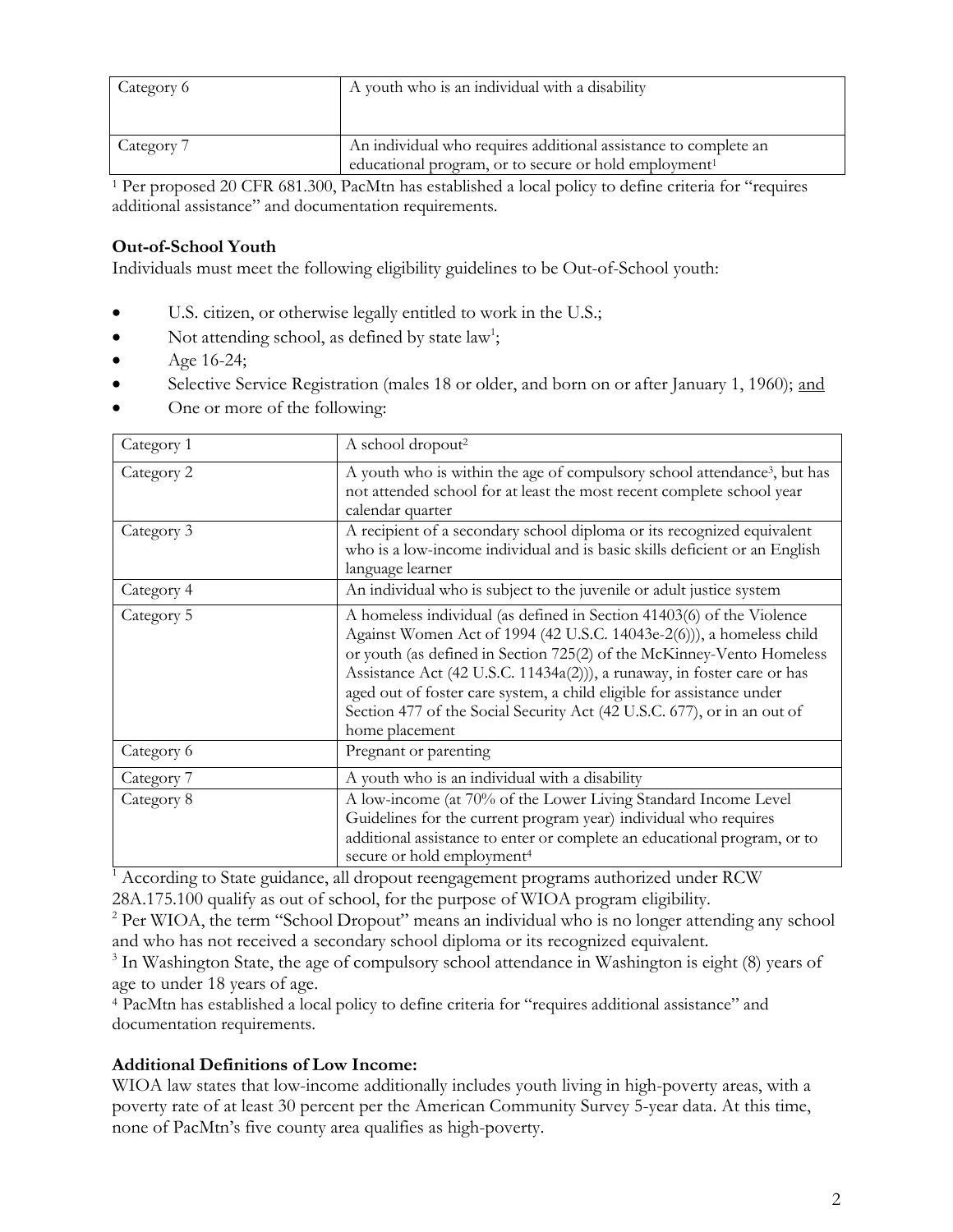# Please refer to PacMtn WIOA Youth Income Guidelines.

#### **Family of One-Qualification**

Individuals who have a documented disability, or are currently in foster care qualify as a Family of One. Only the income of that individual will be counted when establishing low-income status.

- Documentation of the disability is not required to validate eligibility
- If necessary to retain documentation of an individual's disability, it must be secured and stored as a medical record and filed separately in a separate confidential file
- Verification of status in foster care must be provided in the participant file

#### **Family Size**

Determining Family Size for these purposes, "family" under WIOA means two or more individuals related by blood, marriage, or decree of court, who are living in a single residence, and are included in one or more of the following categories:

- A married couple, and dependent children;
- A parent or legal guardian and dependent children; or Page 23 of 36
- A married couple.

Refer to Section 5.7 for guidance related to the impact of Washington's Marriage Equality Act. NOTE: Based on 20 CFR 681.280, even if the family of a disabled individual does not meet the income eligibility criteria, the disabled individual may be considered a low-income individual if their income meets the income criteria of WIOA section 3(36)(A) or 3(36)(B). Disabled individuals would be considered a family of one and only their income considered in determining low-income.

#### **Defining Dependent**

PacMtn has established the following criteria consistent with state and federal guidance to help staff determine family size as or when necessary to determine WIOA Title 1 Youth and Adult Program eligibility.

- 1. An individual 18 years or older who resides in the family and who, within the last six months, has had any income totaling more than 30 percent of the identified annually Poverty Income Level guidelines for a family of one for 12 months may be considered a family of one.
- 2. Married or living with a dependent:

If a married individual's family (spouse and/or dependent), resides with the individual and are living within the household of other family members, they are determined a family living within a family. Therefore, the individuals married family would establish the family size.

For example – An individual and their spouse and the child are living with the individual's parents. In such, they would be considered a family of three for determining eligibility.

#### **Exceptions to Youth Eligibility Requirements**

Exemption from low-income requirement. In any single program year, no more than 5 percent of a local area's total youth participants can be those who have a low-income eligibility requirement (inschool youth or out-of-school youth in Category 3 or 8), but are not low income.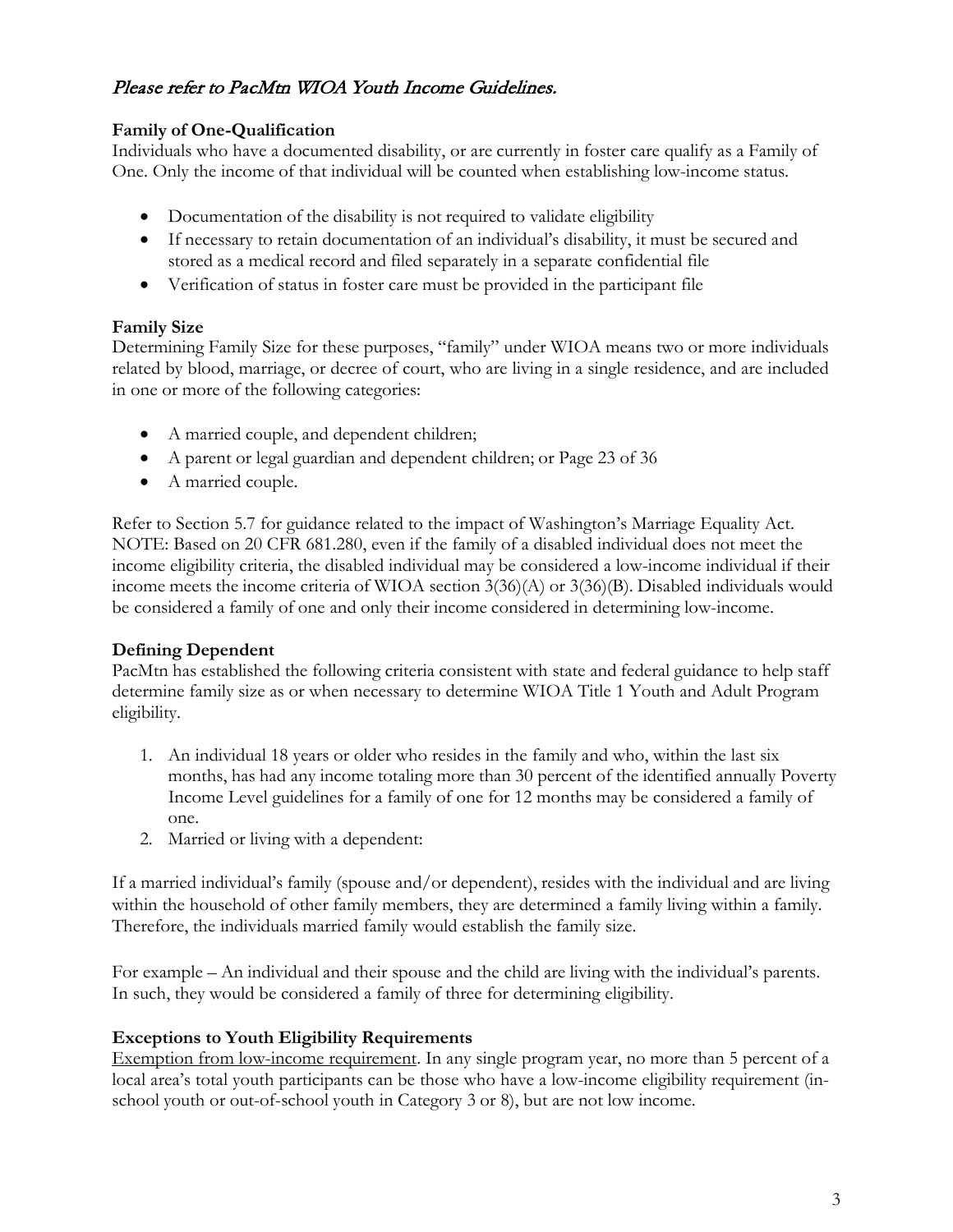Limitation on in-school youth requiring additional assistance. In any single program year, no more than 5 percent of a local area's total in-school youth participants can be those who require additional assistance to complete an educational program or to secure or hold employment (Category 7).

### **Excludable Income**

If the payment cannot meet one of the excludable criteria, then the payment will be includable income. If payment is a one-time lump sum, it is generally excludable. If it is in monthly installments, then it is includable.

- Social Security Disability
- Public assistance payments (including TANF, SSI, RCA, GA, emergency assistance money payments, and general relief money payments)
- Foster child care payments
- Financial assistance under Title IV of Higher Ed. Act (such as Pell, federal supplemental educational opportunity grants & federal work study. Stafford & Perkins loans, debt – not income. Needs-based scholarship assistance)
- Allowances, earnings, and payments (e.g. OJT) to individuals participating in WIOA.
- Capital gains
- Any assets drawn down as withdrawals from a bank, the sale of property, a house or a car. Tax refund, gifts, loans, lump-sum inheritance, one-time insurance payments, or compensation for injury (lump sum)
- Trade Readjustment Allowance (TRA)
- Workforce Training Assistance
- Job Corp
- Non-cash benefits such as employer fringe benefits, food or housing received in lieu of wages, Medicare, Medicaid, food stamps, school meals, and housing assistance.
- Military Related:
	- All pay and/or financial allowances earned while on active duty are exempt [38] U.S.C. 4213 items (1) and (3)]:
	- Disability pension benefits or lump-sum payments at time of separation for unused leave. TEGL 10-09 Q & A # 17

 Financial benefits received by a covered person under the following Chapters of Title 38 of the U.S. Code: CH 11 – Compensation for service connected disability or death, CH 13 – Dependency and indemnity compensation for service-connected death, CH 30 – All-volunteer force education assistance, CH 31 – Training and Rehabilitation for veterans with service-connected disabilities CH 35 – Survivors' and dependents' education assistance, CH 36 – Administration of educational benefits

# **Includable Income**

If the payment cannot meet one of the excludable criteria, then the payment will be includable income. If payment is a one-time lump sum, it is generally excludable. If it is in monthly installments, then it is includable.

Money, wages, and salaries before any deductions

- Unemployment insurance, child support payments and old-age survivors insurance
- Net receipts from non-farm self-employment (recipients from a person's own unincorporated business, professional enterprise, or partnership after deductions for business expense)